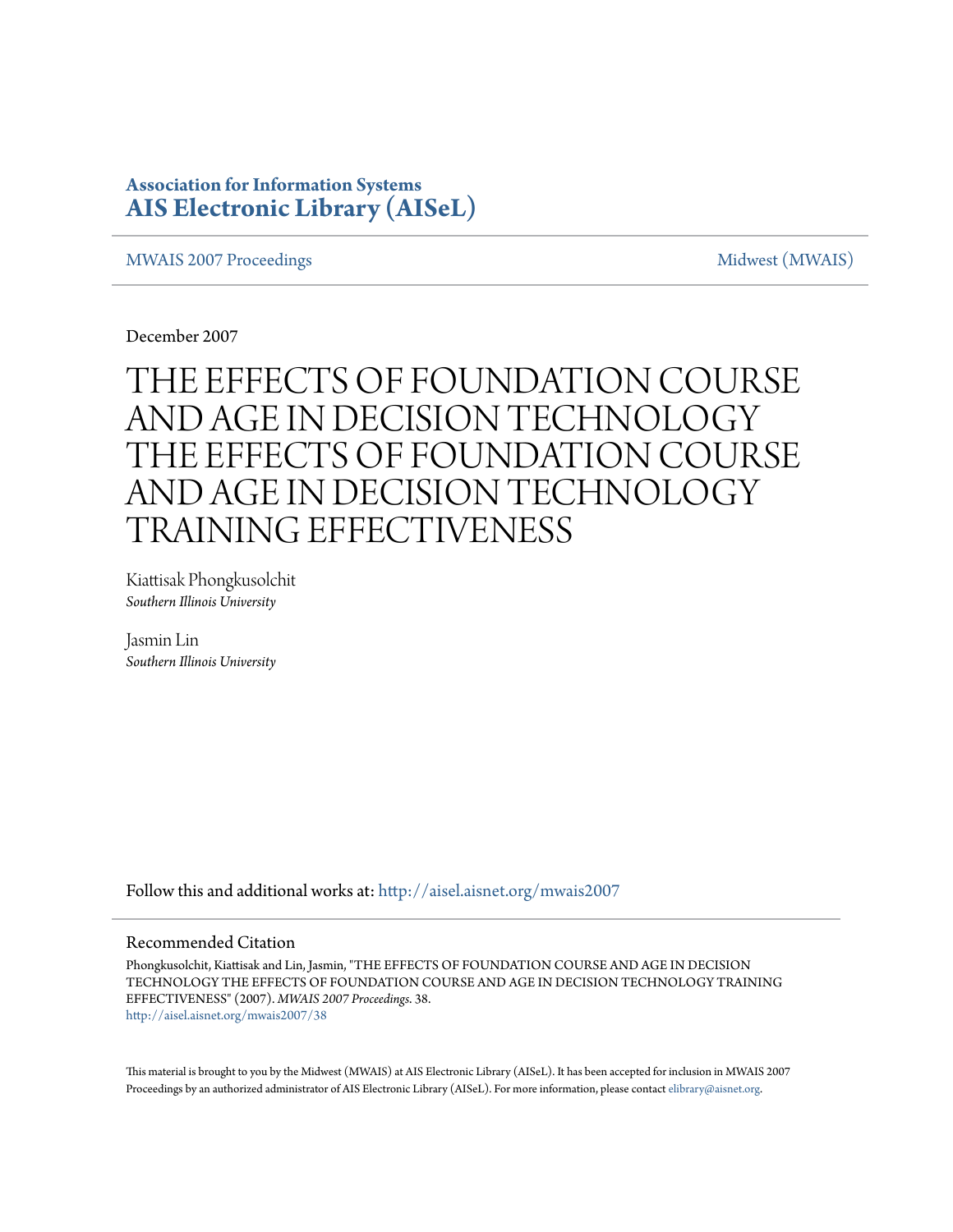## **THE EFFECTS OF FOUNDATION COURSE AND AGE IN DECISION TECHNOLOGY TRAINING EFFECTIVENESS**

**Kiattisak Phongkusolchit Jasmin C. Lin**  at Carbondale at Carbondale pong@siu.edu jasmin@siu.edu

Southern Illinois University Southern Illinois University

#### **ABSTRACT**

*In business, decision technologies are commonly and widely used among managers and analysts. The lack of skills surrounding this decision technology can create organization disadvantages. Therefore, effective training would hopefully prevent these disadvantages from such ubiquitous technology and potentially provide a competitive advantage for those organizations adopting training. Based on behavior modeling, "Improving Computer Training Effectiveness of Decision Technologies: Behavior Modeling and Retention Enhancement" Yi and Davis (2001) indicated that a combination of retention enhancement and hands-on practice produced better cognitive outcomes. Since information technology is dynamic, and time sensitivity is its critical issue, the effects of age among participants were examined.* 

#### **KEYWORDS**

Foundation Courses, Age, Decision Technology, Training.

#### **INTRODUCTION**

For decades, organizations have used information technology to support their business processes. Different organizations may use different information systems for various purposes. Employing sound decision-making is one of the most critical business procedures because it may ultimately lead to success or failure. Decision technology has a great potential to help managers to generate more successful results for decisions made. Although decision technologies are available, whether the managers can effectively use them is still an issue. It is critical to the organization that managers or analysts use decision technology wisely, otherwise, a large amount of computer-based system investments could be wasted (McCarroll 1991; Ganzel 1998). Therefore, training for decision technologies could potentially improve an organization's performance and allow it to more effectively compete.

In a business setting, managers and analysts have different backgrounds. Some may have graduate school degrees, while others may have only high school diplomas. Whatever their path, they have worked their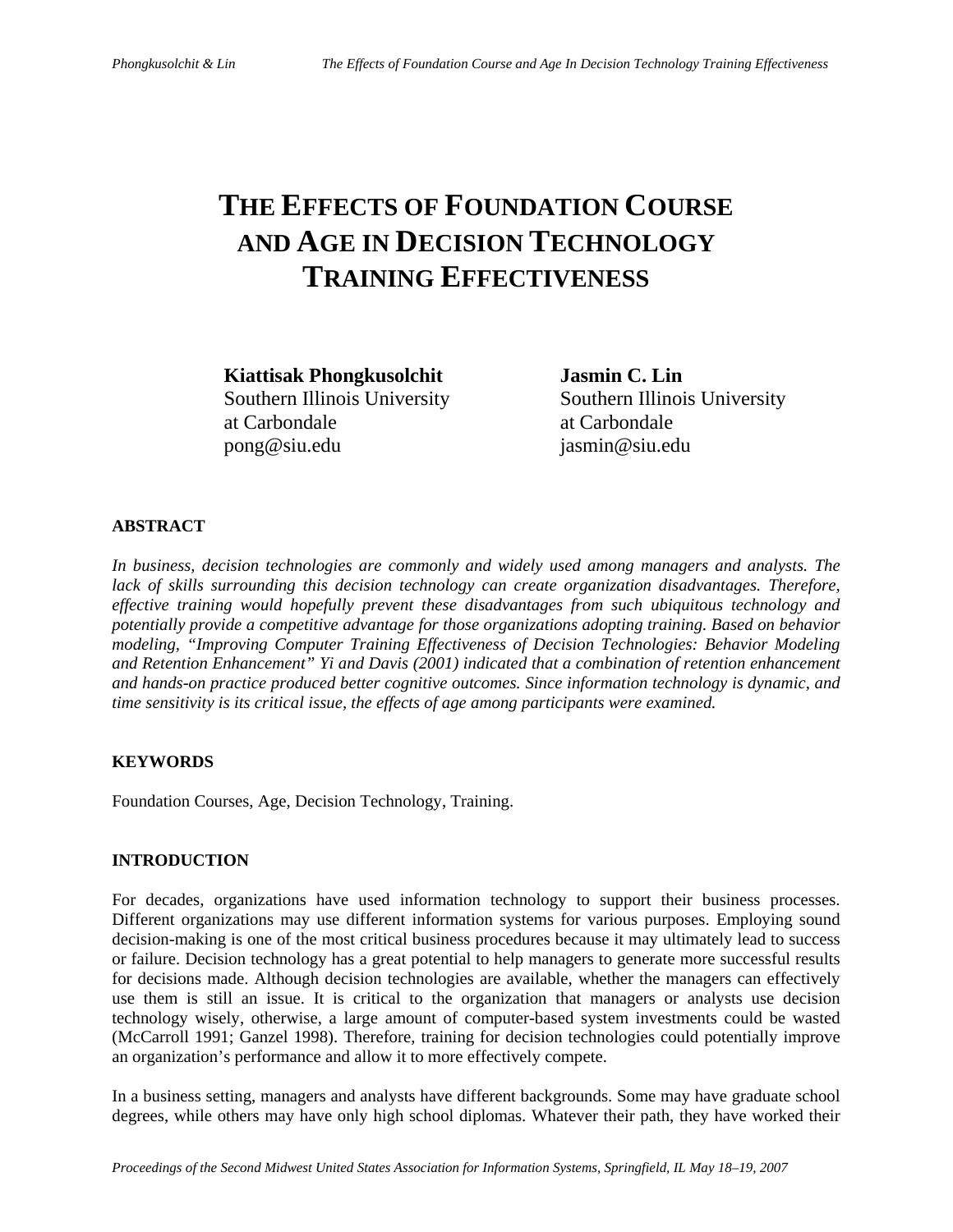ways to a managerial position. This real world situation points out that generic computer training may not be suitable for everyone due to their diverse backgrounds. McDowell (1995) indicated that if the students want to be successful in higher education courses or a professional career, they need to start from a good foundation of knowledge, skill, and ability. It is possible to apply this suggestion to certain parts of computer training for better outcomes. Since previous research has not focused on trainee diversity, this suggests that the outcomes be improved by including the appropriate foundation courses to adjust their background and optimize the end-user computer training. Surprisingly, the fastest growing segment of computer users are people over age 65 (Mayhorn et al. 2004). It is interesting to investigate the performance of people in different ages.

The purpose of this study is to understand the impacts of foundation courses and age on the computer training outcomes for decision technology. The next section discusses cognitive and skill-based learning followed by the foundation course and age. The paper ends with discussion and conclusion.

#### **LITERATURE REVIEW**

Social cognitive theory has been used as a basis of behavior-modeling training. It also suggests how people learn new behavior observationally (Bandura, 1969; 1977; 1986). Four component processes govern observational learning. These processes are attention, retention, production, and motivation (Yi & Davis 2001). Attention refers to observing behavioral skills whereas retention refers to transforming the observed skills into symbolic codes. Production means practicing the skill physically while motivation means getting motivated to use something for a period of time. However, several studies emphasize the case of retention and production more than other procedures (Bandura & Jeffery 1973; Jeffery 1976).

#### **Cognitive and Skill-based Learning**

Three dimensions of learning recommended by Kraiger, Ford, and Salas (1993) to measure training effectiveness are cognitive, skill-based, and affective. Cognitive outcomes include verbal knowledge, knowledge organization, and cognitive strategies. Skill-based outcomes include skill compilation and automaticity. Lastly, affective outcomes include self-efficacy, goal, and attitude toward a targeted object. From reviewing the computer training literature, studies used comprehension of declarative knowledge to measure cognitive outcomes, accuracy of procedural skill compilation (task performance) to measure skill-based outcomes, and perceptions of the system's ease of use and usefulness to measure the affective outcomes (Yi & Davis 2001). A study separated training outcome into three categories including performance (cognitive and skill-based performance outcome), behavior, and attitude (Galletta et al. 1995). This included both learning and behavior training outcomes. Since a review of the computer training literature indicated that cognitive and skill-based learning outcomes have been studied, this study will particularly emphasize these two types of outcomes to further understand the depth of the existing literature. However, how effective the training outcome is depends on the methods used in the training program.

#### **Retention Enhancement and Hands-on Practice**

Yi and Davis (2001) indicate that the use of symbolic processing of information can greatly contribute to learning beyond and above the effect of physical practice. The results from a study suggested that people who transformed the model's actions verbally or numerically and immediately rehearsed achieve greater learning than those who did not have any codification or transformation before the rehearsal (Bandura & Jeffery 1973). The reproduction of modeled supervisory skills can be facilitated by retention enhancement or cognitive rehearsal performed prior to physical practice, and the reproduction decay was minimized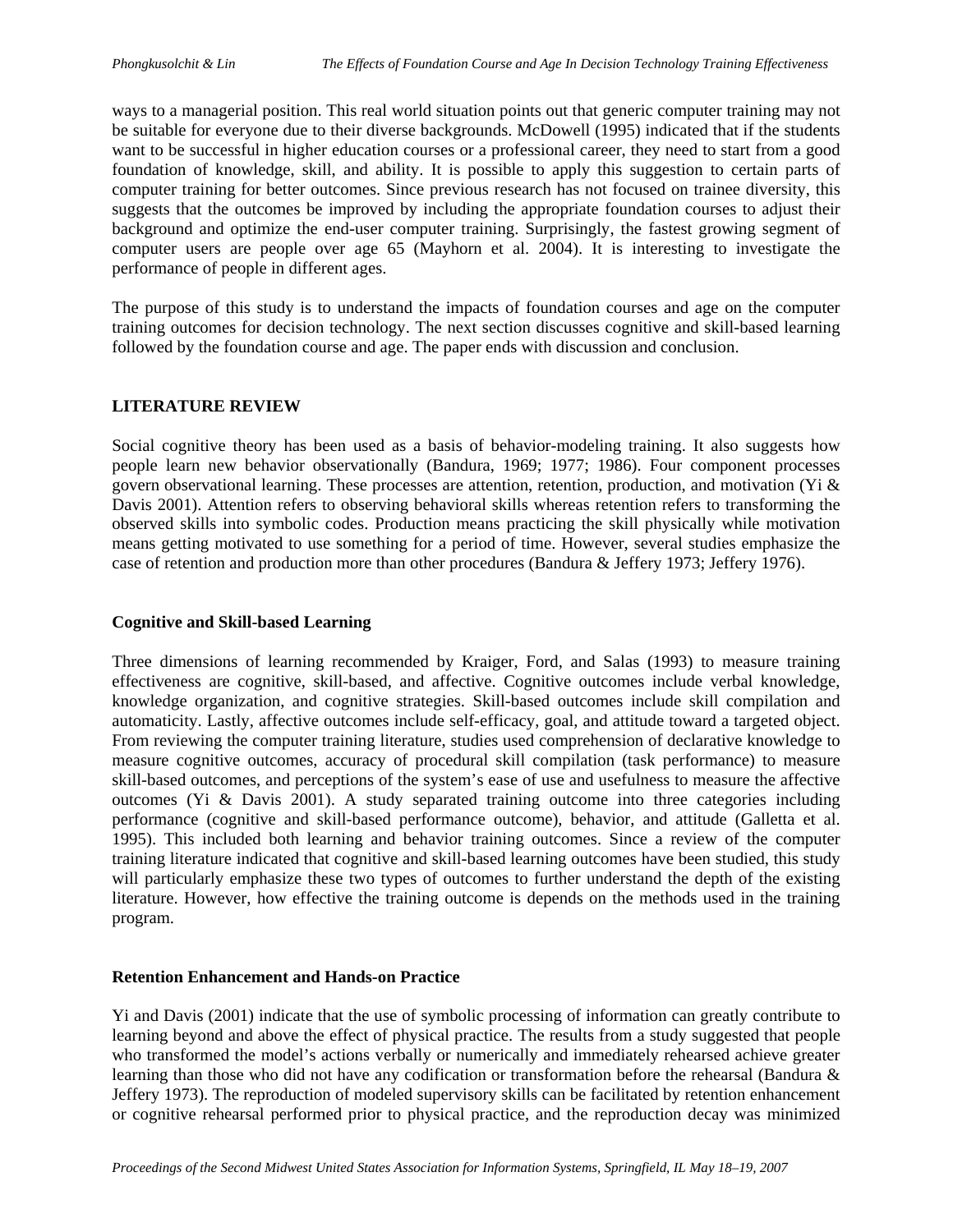when it measured one week after training (Decker 1980). The results from these studies support the social cognitive theory. Therefore, learning is effectively attained as Bandura (1977 p. 27) said "the highest level of observational learning is achieved by first organizing and rehearsing the modeled behavior symbolically and then enacting it overtly."

It is typical in behavioral-modeling studies that trainees are required to observe the operations of a computer demonstration and then physically perform them. Nevertheless, these trainees are not mandated to symbolically perform any coding or mentally rehearse what they observed (Compeau & Higgins 1995; Gist, Rosen, & Schwoerer 1988; Gist, Schwoerer & Rosen, 1989; Simon et al.1996; Simon & Werner 1996). Unlike observational learning studies, computer skills are more cognitively complex. Because of different types of media couple with a set of component actions to be accomplished, inexperienced users tend to be overwhelmed and to feel overloaded with information. Therefore, adequate time is critical in order to grasp the material presented during training program (Singer 1980).

As discussed above, there is a great potential that retention enhancement of symbolic coding and cognitive rehearsal can help improving computer training. Yi and Davis (2001) studied these relationships and found that combining retention enhancement with hands-on practice produced better cognitive learning outcomes than practice alone. However, the study also found that the same approach does not produce better skill-based outcomes than retention enhancement alone. Since previous studies did not focus on the details of the samples in their studies, it is questionable whether the diversity of trainees can create different outcomes of computer training. The trainees in a training session probably have different educational backgrounds, ages, genders, and so on. Next will be the discussion of foundation course.

#### **Foundation Course**

For education at the university level, foundation courses or prerequisites are required for most majors, if not all. A prerequisite refers to a course or other body of knowledge that would enhance the student's chance of success in another course. This shows that they are important to students in order to move on to the higher level or more advanced courses. Bashford (2000) suggests that passing prerequisite courses does not guarantee that students are sufficiently prepared for the next course in the sequence. However, the results from this study only apply to regular courses in academic institutions. It is interesting to investigate whether foundation courses will have the same effect upon computer training.

Lukens (1999) indicated that availability of prerequisite courses ensured the most productive later course work. Therefore, it can be implied that a foundation course can influence the outcome of the subsequent courses or, in this particular case, training.

| Hypothesis 1:   | Retention enhancement with hands-on practice will produce better<br>cognitive learning and skill-based learning outcomes when a foundation<br>course is provided, controlling for total training time |
|-----------------|-------------------------------------------------------------------------------------------------------------------------------------------------------------------------------------------------------|
| Hypothesis 1a:  | Retention enhancement with hands-on practice will produce better<br>cognitive learning outcomes when a foundation course is provided,<br>controlling for total training time                          |
| Proposition 1b: | Retention enhancement with hands-on practice will produce better skill-<br>based learning outcomes when a foundation course is provided,<br>controlling for total training time                       |

Kauffman and Gilman (2002) pointed out there were non-traditional students who are successful in the advanced course without taking a prerequisite. Some of these students have worked in the field over the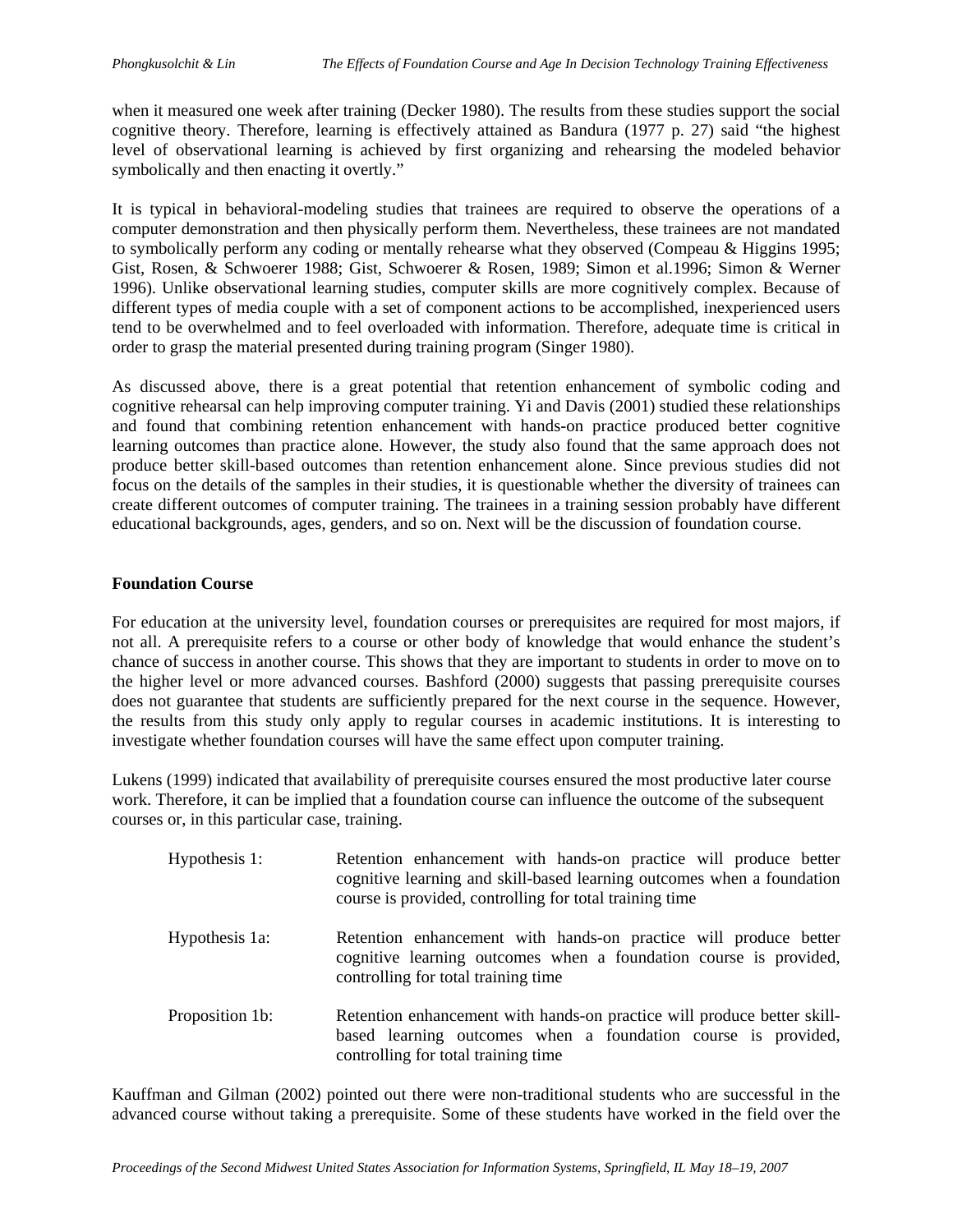eight-year period. Therefore, the conclusion implies that age of the student can influence performances or outcomes.

#### **Age**

Over the years, practitioners and researchers have had a significant interest in age difference (e.g., Girard, 1993; 1993; Minton & Schneider 1980; Rhodes 1983). Much research uses age in creating theory (Venkatesh et al. 2003; Iivari & Igbaria, 1997; Morris & Venkatesh, 2000). In most cases, it plays the role of a moderating variable. Morris and Venkatesh (2000) explicitly stated that there is some evidence that age significantly influences technology usage. Since this study is about computer training, which is directly related to the use of technology, it is imperative to better understand the impact of age difference in this context. Because information technology is very dynamic and grows exponentially, it is probable that older people might not be able to catch up with advanced technology. Therefore, age difference can be hypothesized as follows:

| Hypothesis 2:   | Retention enhancement with hands-on practice will produce better<br>cognitive and skill-based learning outcomes when trainees are younger,<br>controlling for total training time |
|-----------------|-----------------------------------------------------------------------------------------------------------------------------------------------------------------------------------|
| Proposition 2a: | Retention enhancement with hands-on practice will produce better<br>cognitive learning outcomes when trainees are younger, controlling for<br>total training time                 |
| Proposition 2b: | Retention enhancement with hands-on practice will produce better skill-<br>based learning outcomes when trainees are younger, controlling for total<br>training time              |



#### **Figure 1. Research Framework**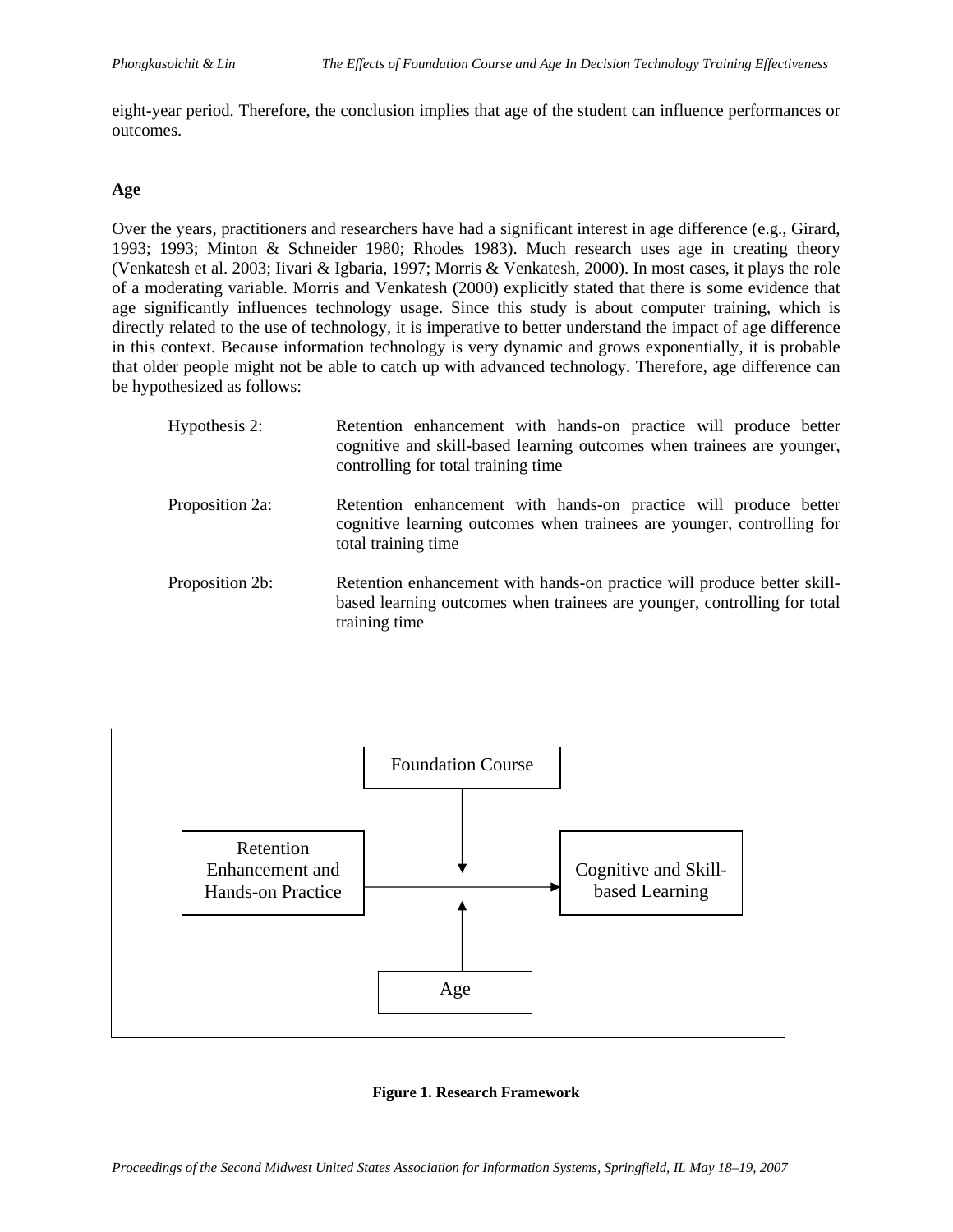#### **CONCLUSION AND FUTURE RESERCH**

The results of this study suggest methods to improve computer training. If the first hypothesis is supported, a foundation course may be a necessary component in the overall training program for better decision-making. Support for the second hypothesis would heighten attention for researchers to find methods to train managers of different ages.

Conducting this research also opens the door for future research. Since this study is done in an interpersonal training setting, researchers can further investigate outcomes in different settings, such as online training. Another area to be considered is personality traits of trainees. For example, an experiment could be performed where a group of subjects can chose a time preference, but the other is not given an option. Thus, the results may be able to suggest the significance of time preference to training outcomes. Gender is also an interesting issue that has been used to theorize in a number of studies. In further study, the gender of the trainer may be theorized. Therefore, the findings may be able to investigate the role of gender in training outcomes. The replication of this study with different types of decision technologies is also useful to verify the results; otherwise, the results may not be consistent with other technologies.

#### **REFERENCES**

- Bandura, A. *Principles of Behavior Modification,* Holt, Rinehart & Winston, New York, 1969.
- Bandura, A. *Social Learning Theory.* Prentice Hall, Englewood Cliffs, NJ, 1977*.*
- Bandura, A. *Social Foundation of Thought and Action: A Social Cognitive Theory,* Prentice Hall, Englewood Cliffs, NJ, 1986.
- Bandura, A., and Jeffery, R. W. "Role of Symbolic Coding and Rehearsal Processes in Observational Learning," *Journal of Personality and Social Psychology* (26:1), 1973, pp. 122–130.
- Bashford, J. "How Well Do Prerequisite Courses Prepare Students for the Next Course in the Sequence?," *Reports— Descriptive* (141), 2000, pp. 14–28.
- Compeau, D. R., and Higgins, C. A. "Application of Social Cognitive Theory to Training for Computer Skills," *Information Systems Research* (6:2), 1995, pp. 118–143.
- Decker, P. J. "Effects of Symbolic Coding and Rehearsal in Behavior-modeling Training," *Journal of Applied Psychology* (65:6), 1980, pp. 627–634.
- Galletta, D. R., Ahuja, M., Hartman, A., Teo, T., and Peace, A. G. "Social Influence and End-user Training," *Communications of the ACM* (38:7), 1995, pp. 70–79.
- Ganzel, R. "Feeling Squeezed by Technology?," *Training* (35:4), 1998, pp. 62–70.
- Girard, C. "Age, Gender, and Suicide: A Cross-national Analysis," *American Sociological Review* (58:4), 1993, pp. 553–574.
- Gist, M. E., Rosen, B., and Schwoerer, C. "The Influence of Training Method and Trainee Age on the Acquisition of Computer Skill," *Personnel Psychology* (41:2), 1988, pp. 255–256.
- Gist, M. E., Schwoerer, C., and Rosen, B. "Effects of Alternative Training Methods on Self-efficacy and Performance in Computer Software Training," *Journal of Applied Psychology* (74:6), 1989, pp. 884–891.
- Iivari, J., and Igbaria, M. "Determinants of User Participation: A Finnish Survey," *Behaviour & Information Technology* (16:2), 1997, pp. 111–121.
- Jeffery, R. W. "The Influence of Symbolic and Motor Rehearsal in Observational Learning," *Journal of Research in Personality* (10:1), 1976, pp. 116–127.
- Kauffman, C. E., and Gilman, D. A. "Are Prerequisite Courses Necessary for Success in Advanced Courses?," *Reports—Research* (143), 2002, p. 31.
- Kraiger, K., Ford, J. K., and Salas, E. "Application of Cognitive, Skill-based, and Affective Theories of Learning Outcomes to New Methods of Training Evaluation," *Journal of Applied Psychology* (78:2), 1993. pp. 311-328.
- Lukens, W. E. "ONR Developing Technology Insertion Curriculum for New S&T Component of DoD's Acquisition Workforce," *Program Manager* (28:5), 1999, p..38.
- Mayhorn, C. B., Stronge, A. J., McLaughlin, A. C., and Rogers, W. A. "Older Adults, Computer Training, and the Systems Approach: A Formula for Success," *Educational Gerontology* (30:3), 2004, pp. 185–203.
- McCarroll, T. What New Age? *Times* (138:12), 1991, pp. 44–46.